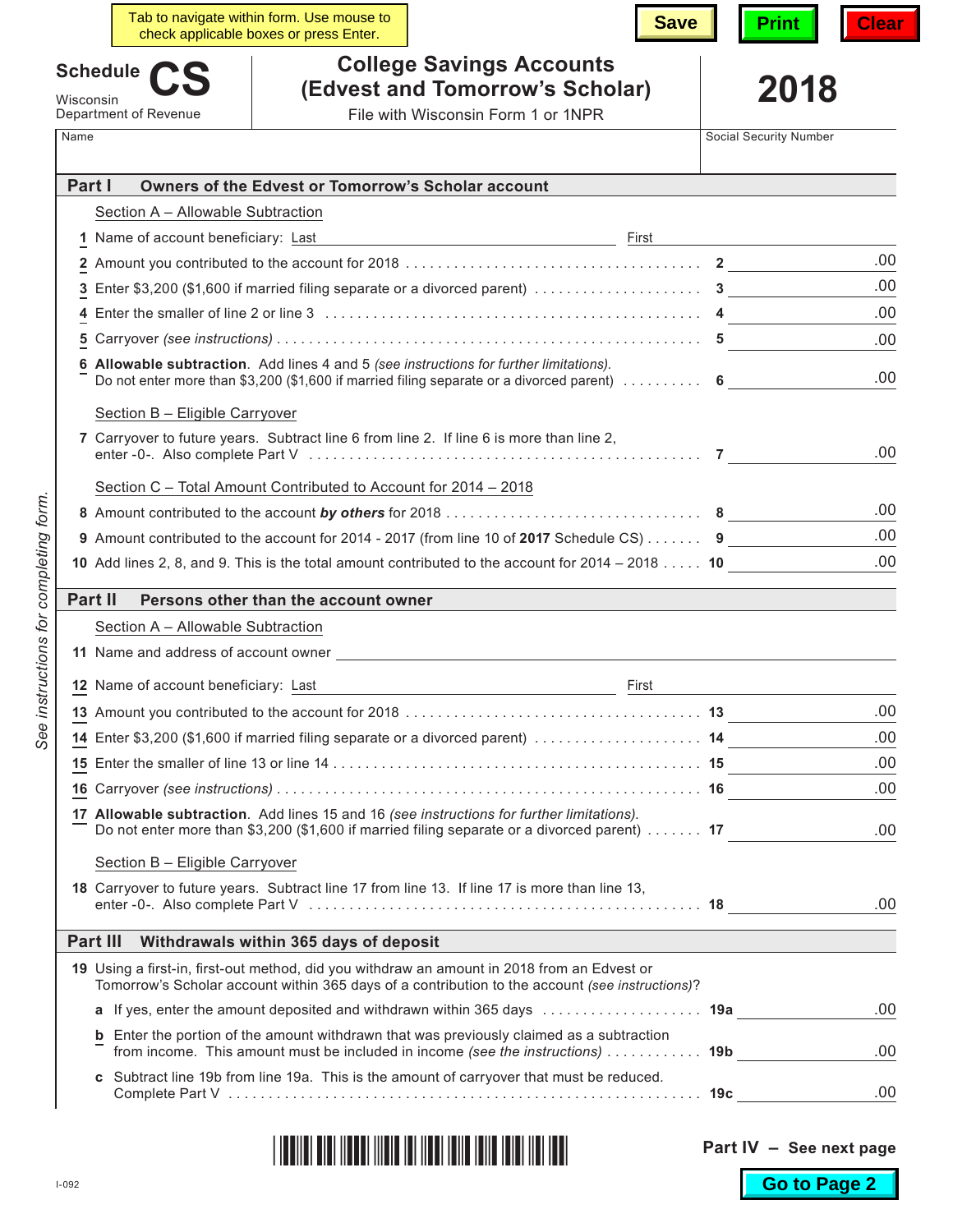| Account | Last<br>Beneficiary:<br>name                                                                                                                                                                                                                          | First<br>name |          |     |
|---------|-------------------------------------------------------------------------------------------------------------------------------------------------------------------------------------------------------------------------------------------------------|---------------|----------|-----|
|         | <b>Part IV</b><br>Distributions from a college savings account rolled over or not used for qualified education expenses                                                                                                                               |               |          |     |
|         | Section A - Distribution Not Used for Qualified Higher Education Expenses                                                                                                                                                                             |               |          |     |
|         | 20 Who received the distribution check (check one):                                                                                                                                                                                                   |               |          |     |
|         |                                                                                                                                                                                                                                                       |               |          |     |
|         | Account beneficiary (Name of beneficiary                                                                                                                                                                                                              |               |          |     |
|         | 21 If the owner or beneficiary was subject to a federal penalty for 2018 because a<br>distribution was not used for qualified higher education expenses, enter the<br>amount of the distribution not used for qualified higher education expenses  21 |               |          | .00 |
|         |                                                                                                                                                                                                                                                       |               |          | .00 |
|         | 23 Amount claimed as a subtraction for $2014 - 2018$ by all contributors $\ldots \ldots \ldots \ldots$                                                                                                                                                |               |          | .00 |
|         | 24 Enter the smaller of line 21, 22, or 23. Add this amount to your (owner's) Wisconsin income 24                                                                                                                                                     |               |          | .00 |
|         | 25 If line 21 is greater than line 24, subtract line 24 from line 21. Any carryover must be reduced                                                                                                                                                   |               |          | .00 |
|         | Section B - Rollover to another state's qualified tuition program (complete lines 26-28)                                                                                                                                                              |               |          |     |
|         | 26 If, during 2018, you rolled over an amount into another state's qualified tuition program,                                                                                                                                                         |               |          | .00 |
|         | 27 Enter the portion of the amount on line 26 that was previously claimed as a Wisconsin<br>subtraction from income by yourself and other contributors to the account. This amount                                                                    |               |          | .00 |
|         | 28 Subtract line 27 from line 26. This is the amount of carryover that must be reduced.                                                                                                                                                               |               | .00      |     |
|         | Section C - Rollover to a qualified ABLE account (complete lines 29-33)                                                                                                                                                                               |               |          |     |
|         | 29 If, during 2018, you rolled over an amount into a qualified ABLE account, enter the amount                                                                                                                                                         |               | .00      |     |
|         |                                                                                                                                                                                                                                                       |               | 15000.00 |     |
|         | 31 Subtract line 30 from line 29. If -0- or less, enter -0- and do not complete lines 32 and 33. You                                                                                                                                                  |               |          | .00 |
|         | 32 Enter the portion of the amount on line 31 that was previously claimed as a Wisconsin subtraction<br>from income by yourself and other contributors to the account. This amount must be added to                                                   |               |          | .00 |
|         | 33 Subtract line 32 from line 29. This is the amount of carryover that must be reduced. Complete                                                                                                                                                      |               |          | .00 |
|         | <b>Computation of Carryover from 2018 to 2019</b><br><b>Part V</b>                                                                                                                                                                                    |               |          |     |
|         |                                                                                                                                                                                                                                                       |               |          | .00 |
|         |                                                                                                                                                                                                                                                       |               |          | .00 |
|         |                                                                                                                                                                                                                                                       |               |          | .00 |
|         | 37 Enter the following amounts from this 2018 Schedule CS                                                                                                                                                                                             |               | .00      |     |
|         |                                                                                                                                                                                                                                                       |               | .00      |     |
|         |                                                                                                                                                                                                                                                       |               | .00      |     |
|         |                                                                                                                                                                                                                                                       |               | .00      |     |
|         |                                                                                                                                                                                                                                                       |               | .00      |     |
|         |                                                                                                                                                                                                                                                       |               |          | .00 |
|         |                                                                                                                                                                                                                                                       |               |          | .00 |

Name Social Security Number

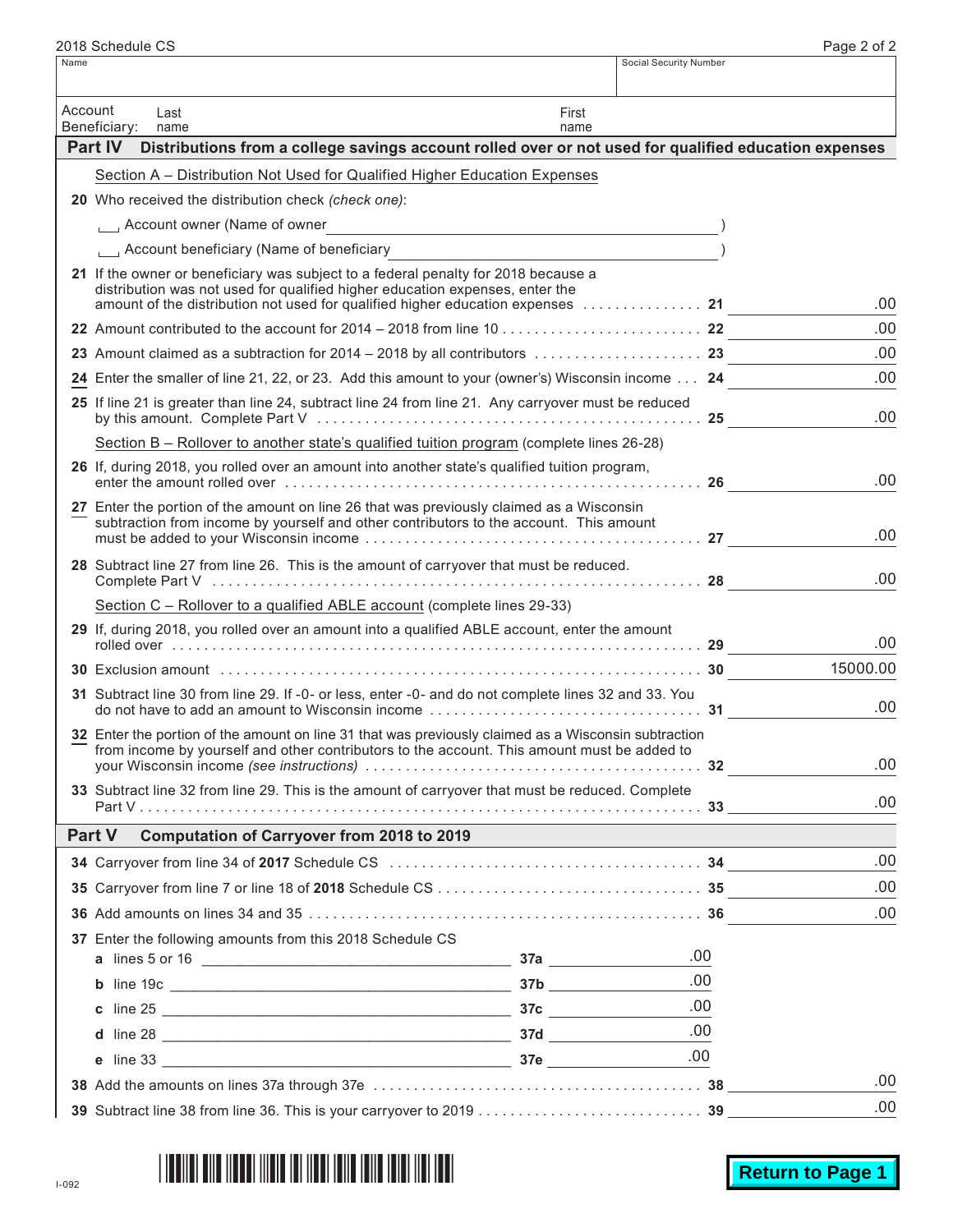# **Schedule CS Instructions College Savings Accounts (Edvest and Tomorrow's Scholar)**

# **Purpose of Schedule CS**

Wisconsin provides a subtraction from income for amounts contributed to the Wisconsin state-sponsored college savings program. There are two Wisconsin plans that qualify for the subtraction, Edvest and Tomorrow's Scholar.

The Edvest and Tomorrow's Scholar programs are both a qualified tuition program (QTP) under the federal Internal Revenue Code. They are also called "529 plans."

# **Who Must File Schedule CS**

Schedule CS must be filed by persons who:

- Claim a subtraction from income for contributions to an Edvest or Tomorrow's Scholar account, or
- Received a distribution from an Edvest or Tomorrow's Scholar college savings account that was not used for qualified higher education expenses, or

• Rolled over an amount from an Edvest or Tomorrow's Scholar college savings account into another state's qualified tuition program, or

 $\bullet$   $\bullet$   $\bullet$  Rolled over an amount from an Edvest or Tomorrow's Scholar college savings account into a qualified ABLE account, or

• Using a first-in, first-out method, received a distribution from an Edvest or Tomorrow's Scholar account within 365 days after the date the contribution was made. You must complete Schedule CS even if the contribution and withdrawal are made in the same taxable year.

**Note:** If you have more than one Edvest or Tomorrow's Scholar account, complete a separate Schedule CS for each account with different beneficiaries.

# **General Instructions**

**When can contributions be made?** Contributions to an Edvest or Tomorrow's Scholar college savings account for 2018 must be made during 2018 or on or before April 15, 2019. For contributions made between January 1, 2019 and April 15, 2019, be sure they are identified as 2018 contributions if that is your intent. Otherwise they will be considered 2019 contributions. (**Note** If you file your return on a fiscal-year basis, the last day for making contributions is the 15th day of the 4th month beginning after the close of the taxable year. If any due date falls on a Saturday, Sunday, or legal holiday, use the next business day.)

**Who can contribute to an account?** The owner of an Edvest or Tomorrow's Scholar account may contribute to the account. The owner of the account may also authorize any other person to contribute to the account.

**May I subtract my contribution to the Edvest or Tomorrow's Scholar account from income?** You may be able to subtract the amount you contributed to an Edvest or Tomorrow's Scholar account if you are the owner of the account or were authorized by the owner to make contributions to the account. The subtraction is equal to the amount you contributed to the account for 2018, but not more than \$3,200 per beneficiary (\$1,600 per beneficiary if you are married filing a separate return or a divorced parent).

The total subtraction for a married couple may not exceed \$3,200 per beneficiary.

*Example:* You are married filing a joint return and have two children. You established an Edvest or Tomorrow's Scholar account for each child. For 2018, you contributed \$3,200 to the account of each child. You may claim a subtraction of \$6,400.

In the case of divorced parents, the total subtraction per beneficiary by the formerly married couple may not exceed \$3,200, and the maximum amount that may be subtracted by each former spouse is \$1,600, unless the divorce judgment specifies a different division of the \$3,200 maximum.

Your subtraction is also limited in that it cannot reduce your Wisconsin income to less than zero. Part-year residents and nonresidents are required to prorate the subtraction.

# **Specific Instructions**

### **Part I Owners of the Edvest or Tomorrow's Scholar account**

Complete Part I if you are the owner of the Edvest or Tomorrow's Scholar account.

**Line 1** Enter the name of the beneficiary of the account.

**Line 2** Enter the amount you contributed to the account for 2018. (See "When can contributions be made?".)

**CAUTION** If you contributed an amount to an Edvest or Tomorrow's Scholar account between January 1, 2018, and April 17, 2018, and the amount was included as a contribution on your 2017 Schedule CS, do **not** include that amount as a contribution on your 2018 Schedule CS. Contributions may be subtracted only once.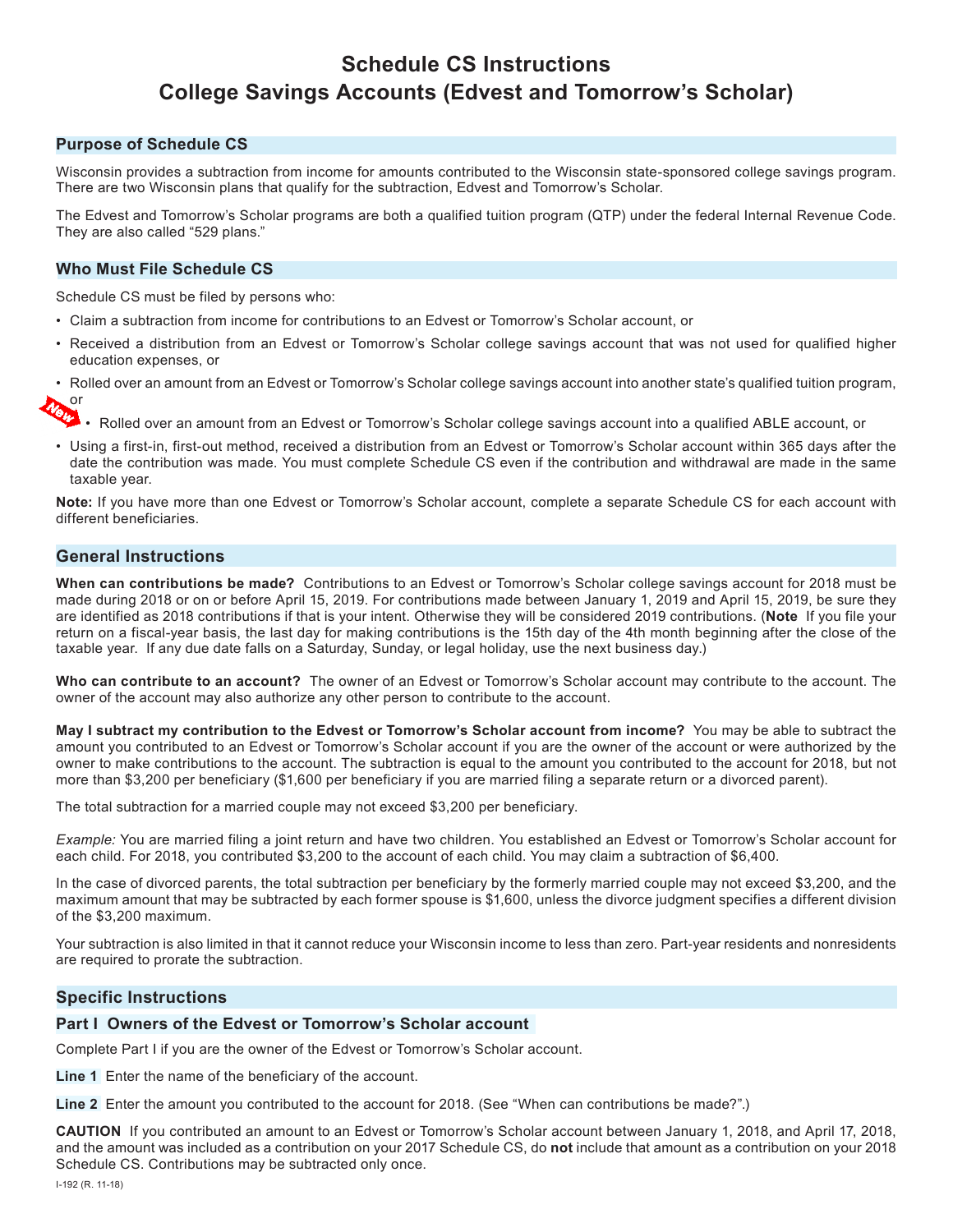If you rolled over an amount from another state's qualified college savings account to an Edvest or Tomorrow's Scholar account during 2018, include on line 2 the amount of principal rolled over. Do not include any earnings rolled over on line 2. If you rolled over the amount from another state's qualified college savings account to an Edvest or Tomorrow's Scholar account between January 1, 2019, and April 15, 2019, you may treat the principal amount rolled over as a contribution for either 2018 or 2019 (but not both years).

**Line 5** The amount to enter on line 5 is the smaller of the following:

- \$3,200 (\$1,600 if married filing separate or a divorced parent) less the amount on line 2 of Schedule CS, or
- The amount of your carryover from line 34 of 2017 Schedule CS for this beneficiary.<br> **More that the contract of married**

Complete line 5 only if the amount on line 4 is less than \$3,200 (\$1,600 if married filing a separate return or a divorced parent) and you have a carryover from line 34 of 2017 Schedule CS. Otherwise, skip line 5 and enter the amount from line 4 on line 6.

Enter the amount from line 5 on line 37a in Part V.

*Example:* You are married filing a joint return. For 2018, you contributed \$2,000 to the Edvest account for your child. The maximum amount that you may subtract for 2018 is \$3,200. You have a carryover of an excess contribution from 2017 of \$5,000. The amount to include on line 5 as a carryover from 2017 is \$1,200 (\$3,200 - \$2,000 = \$1,200).

Assume in this example your child was from a former marriage. In that case, the maximum amount that you may subtract for that child is \$1,600. You would then have an excess contribution of \$400 (\$2,000 - \$1600 = \$400) for 2018 to carry forward to future years. You cannot use any amount of your carryover from 2017 on your 2018 return.

**Line 6** To determine your allowable subtraction, complete the following steps:

**Step 1** Add amounts on lines 4 and 5 of Schedule CS (lines 15 and 16 if completing Part II).

# *Full-year Wisconsin residents –*

**Step 2** Your subtraction is equal to the smaller of:

- The amount determined in Step 1, or
- The amount on line 5 of **Form 1** less the amounts on lines 6-10 and less all amounts that will be included on line 11 without considering the subtraction for contributions to the Edvest or Tomorrow's Scholar account.

Enter the amount of your subtraction from line 6 (line 17 if completing Part II) of Schedule CS on line 11 of Form 1 using Code 14.

**CAUTION** If your subtraction is limited due to income level, you will need to adjust lines 3 through 7 of Part I or lines 14 through 18 of Part II in order to determine the correct amount of carryover used for 2018 or that may be allowed for future years. Even if you did not have a carryover from 2017, you must adjust Parts I or II as in some cases this may result in a carryover. To make this adjustment,

- Enter the limited amount determined above on lines 3 and 6 (lines 14 and 17 of Part II).
- Complete line 4 (or line 15).
- Complete line 5 (or line 16) if the amount on line 4 (or line 15) is less than amount on line 3 (or line 14) and you have a carryover from line 34 of 2017 Schedule CS. The amount to enter on line 5 (or line 16) is the amount on line 3 less the amount on line 2 of Schedule CS (or line 14 less the amount on line 13).
- Complete line 7 (or line 18) if appropriate.

### *Part-Year Residents and Nonresidents –*

**EXCEPTION:** Do not complete the formula below in the following situations:

- Your wages, unearned income, and net earnings from a trade or business taxable to Wisconsin are zero or a negative amount. The amount of your tentative subtraction is zero.
- Your wages, unearned income, and net earnings from a trade or business taxable to Wisconsin are greater than your total wages, unearned income, and net earnings from a trade or business. The amount of your tentative subtraction is equal to the amount from Step 1.

**Step 2** Prorate the amount determined in Step 1 as follows:

| Wages, unearned income, and |                                                                                                                                              |
|-----------------------------|----------------------------------------------------------------------------------------------------------------------------------------------|
|                             | Tentative                                                                                                                                    |
|                             | Subtraction                                                                                                                                  |
|                             |                                                                                                                                              |
|                             |                                                                                                                                              |
|                             | net earnings from a trade or<br>business* taxable to Wis.<br>Total wages, unearned income,<br>and net earnings from a trade<br>or business** |

- **\*** Use the amount that will be on line 16, column B of Form 1NPR, **without** considering the subtraction for contributions to a Wisconsin state-sponsored college savings program less the amount that will be on line 30, column B of Form 1NPR.
- **\*\*** Use the amount that will be on line 16, column A of Form 1NPR, **without** considering the subtraction for contributions to a Wisconsin state-sponsored college saving program, less the amount that will be on line 30, column A of Form 1NPR.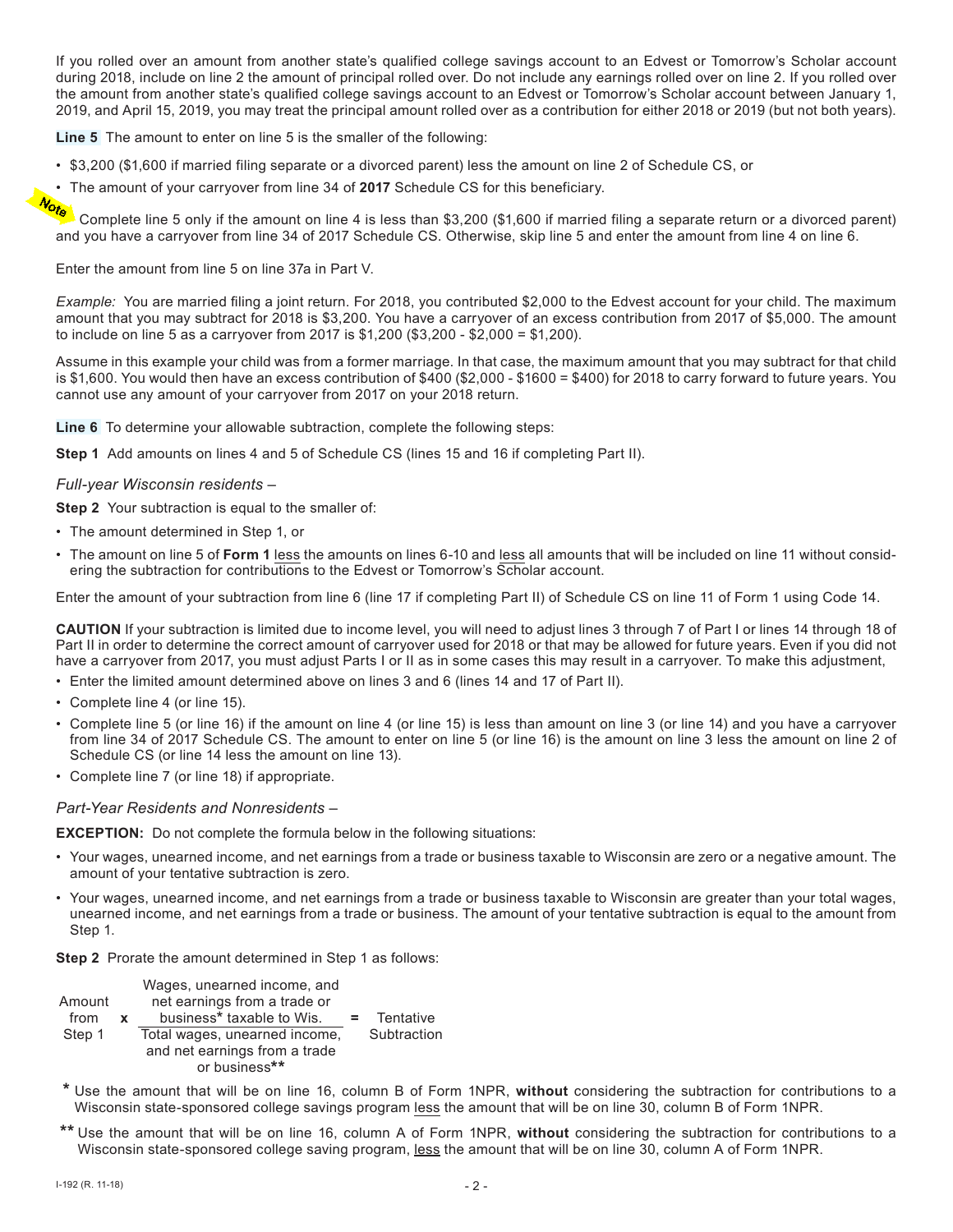Your subtraction is equal to the smaller of the tentative subtraction computed in Step 2 or your total wages, salaries, tips, unearned income, and net earnings from a trade or business taxable to Wisconsin. (See **\*** in Step 2.)

Enter the amount of your subtraction on line 6 of Schedule CS and on line 33 of Schedule M (Form 1NPR).

See the **CAUTION** on page 2.

**Line 7** The amount on line 7 may be carried forward to future years and claimed as a subtraction subject to the yearly limitations. See Part V.

**Line 8** Enter the amount contributed to the Edvest or Tomorrow's Scholar account by others for 2018.

# **Part II Persons other than the account owner**

Complete Part II if you contributed to an Edvest or Tomorrow's Scholar account, but you are not the owner of the account.

**Line 16** The amount to enter on line 16 is the smaller of the following:

- \$3,200 (\$1,600 if married filing separate or a divorced parent) less the amount on line 13 of Schedule CS, or
- The amount of your carryover from line 34 of **2017** Schedule CS.

Complete line 16 only if the amount on line 15 is less than \$3,200 (\$1,600 if married filing a separate return or a divorced parent) and you have a carryover from line 34 of 2017 Schedule CS. Otherwise, skip line 16 and enter the amount from line 15 on line 17.

Enter the amount from line 16 on line 37a in Part V.

**Line 17** See the line 6 instructions to determine your allowable subtraction.

**Line 18** The amount on line 18 may be carried forward to future years and claimed as a subtraction subject to the yearly limitations. Complete Part V.

# **Part III Withdrawals within 365 days of contribution**

**Line 19** Adjustments must be made if an amount was deposited in an Edvest or Tomorrow's Scholar account in 2017 or 2018 and that amount was withdrawn in 2018 within 365 days of the deposit and used for any purpose.

 $\rightarrow$  This law applies using a first-in, first-out method of accounting. The first contribution made into the account is considered the first contribution out of the account in determining whether a contribution was made within 365 days of a withdrawal. Only persons who do not have a sufficient balance in their account 365 days in advance of a withdrawal may be required to add all or a portion of the amount of the withdrawal to their Wisconsin income.

If the amount withdrawn within 365 days of the contribution was not used for qualified higher education expenses or was rolled over into another state's college tuition program, complete Part IV first. The amount that is attributable to a withdrawal within 365 days of contribution that is added to income in Part IV does not have to be included when completing line 19a of Part III. You are required to add the amount to income only once.

**Line 19a** Enter the amount that was deposited in the account and withdrawn within 365 days for any purpose.

*Example:* The balance in your Edvest account on January 1, 2017, was \$2,500 (plus earnings). You contributed \$3,100 to the account on September 1, 2017. On August 1, 2018, you withdrew \$4,000 (plus earnings) from the account. Using the first-in, first-out method, \$1,500 (\$4,000 - \$2,500 = \$1,500) is required to be added to income since that portion of the withdrawal occurred within 365 days of the deposit.

*Example:* You are married filing a joint return. You made the following contributions to an Edvest account for your child:

- January 15, 2015 \$3,000
- April 25, 2016 \$3,000
- September 15, 2017 \$18,000
- \$3,140 was claimed as a 2017 subtraction from income, no subtraction was claimed in 2018 and \$14,860 allowed as a carryover to future years.

On September 1, 2018, you received a distribution from the Edvest account of \$16,000 to pay for tuition for your child to attend college. According to the Form 1099-Q, the distribution included \$1,000 of earnings and \$15,000 of principal. Because a portion of the September 15, 2017, contribution was withdrawn within 365 days, you must complete Part III of Schedule CS. The amount withdrawn within 365 days of the deposit is \$9,000 (\$15,000 less \$6,000 attributable to deposits in 2015 and 2016). The \$9,000 would be entered on line 19a. The portion of the amount on line 19a that was previously claimed as a subtraction is \$3,140. This amount is entered on line 19b and must be added to your Wisconsin income. Your excess contribution carryover must be reduced by the difference (\$9,000 - 3,140 = \$5,860). See Part V of Schedule CS to adjust the carryover.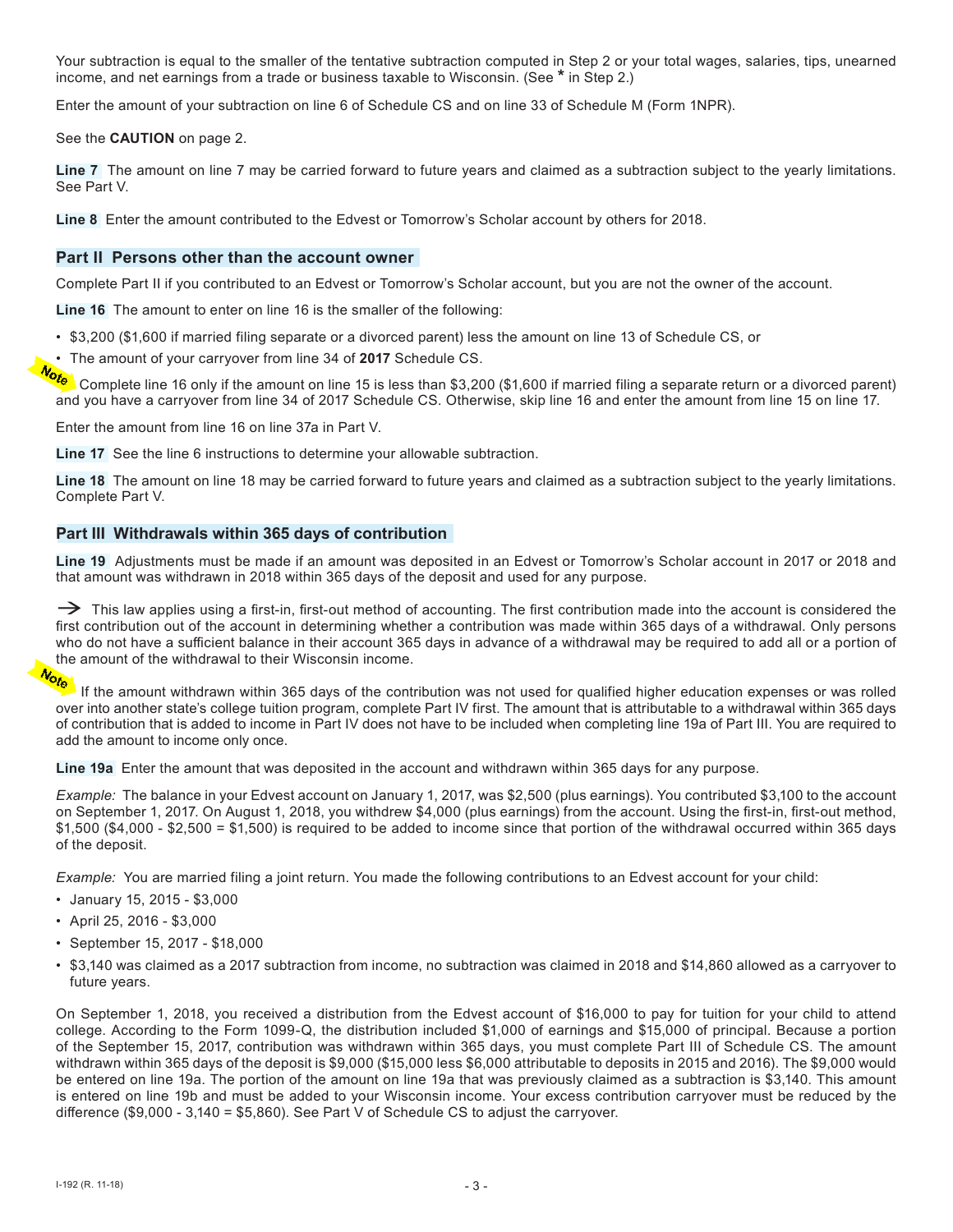*Example:* Beginning January of 2004, you contributed \$100 each month to an Edvest account for your child. On January 1, 2017, the account included \$16,000 of contributions plus earnings. You continued to contribute \$100 a month through 2017 and 2018. In August of 2018 you withdrew \$8,000 from the account to pay tuition for your child to attend college. Even though a portion of the distribution was within 365 days of the date some of the 2017 and all of the 2018 contributions were made to the account, you do not have to complete Part III. Using the first-in, first-out method, the first contributions to the account (contributions first made in 2004 and thereafter) are the first amounts withdrawn and those earlier contributions were not within 365 days of the withdrawal.

**Line 19b** Enter the portion of the amount withdrawn that was previously claimed as a subtraction from income regardless of whether the subtraction was claimed by the owner of the account or another contributor to the account. This amount must be included in the account owner's income. If you (owner of the account) are filing Form 1, include this amount as an addition to income on line 4 of Form 1 using Code 01. If you are filing Form 1NPR, include this amount of line 19 of Schedule M.

**Line 19c** If line 19a is greater than line 19b, subtract line 19b from line 19a. This indicates there was an excess contribution in 2017 or 2018 that resulted in a carryover. The amount of any carryover must be reduced by this amount. If the amount that was deposited in the account resulted in a carryover for the owner of the account, the owner must reduce the carryover by the amount on line 19c. Enter the amount from line 19c on line 37b and complete Part V.<br>The complete Part V.

If the carryover resulted from a contribution by someone other than the owner of the account, the owner of the account must inform that contributor of the amount by which that contributor must reduce his or her carryover. Enter the amount allocated to the other contributor and their name on the line next to 37b. That contributor must complete Part V of Schedule CS to adjust his or her carryover.

# **Part IV Distributions from a college savings account rolled over or not used for qualified education expenses**

The owner of the Edvest or Tomorrow's Scholar college savings account must complete Part IV if, while a Wisconsin resident, (1) you received or authorized a distribution from an Edvest or Tomorrow's Scholar college savings account and all or a portion of the distribution was subject to a federal penalty for the owner or beneficiary of the account because it was not used for qualified higher education expenses, (2) an amount was rolled over by the owner of the account into another state's qualified tuition program, or (3) an amount was rolled over by the owner of the account into a qualified ABLE account.

*Example:* You are single and made the following contributions to your Edvest account:

- March 15, 2014 \$5,000
- April 10, 2015 \$5,000
- August 1, 2016 \$3,100

In addition, your grandparents contributed \$1,000 to the account on July 1, 2016. You claimed a subtraction for the contribution of \$3,100 for 2016 and your grandparents claimed a subtraction of \$1,000 for 2016. No contributions were made for 2017.

On May 1, 2018, you received a distribution of \$7,500. According to the Form 1099-Q, the distribution included \$500 of earnings and \$7,000 of principal. \$2,000 of the distribution was not used for qualified higher education expenses. You were required to include a portion of the earnings in your federal income which will carry over and be included in your Wisconsin income. The amount that you must add to your Wisconsin income is \$2,000.

**Line 21** "Qualified higher education expenses" means:

- Tuition, fees, books, supplies, and equipment required for the enrollment or attendance of a designated beneficiary at an eligible education institution.
- Expenses for the purchase of computer or peripheral equipment, computer software, or internet access and related services if such equipment, software, or services are to be used primarily by the beneficiary during any of the years the beneficiary is enrolled at an eligible institution.
- Expenses for special needs services in the case of a special needs beneficiary which are incurred in connection with such enrollment or attendance.



• Expenses for tuition in connection with enrollment or attendance at an elementary or secondary public, private, or religious school, up to a maximum of \$10,000 per year per beneficiary from all section 529 plans.

When completing line 21, do not include the portion of the distribution that consists of earnings on the account that was required to be included in federal income of the owner or beneficiary.

**Line 22** Enter the total of the amount you contributed to the college savings account for 2014 – 2018 plus the amount contributed to the account by all other persons for 2014 – 2018. This is the amount from line 10 of Schedule CS.

**Line 24** *Owner of the Account* – Enter the amount from line 24 of Schedule CS on line 4 of Form 1 (use Code 01). If you are filing Form 1NPR, enter the amount from line 24 of Schedule CS on line 19 of Schedule M of Form 1NPR.